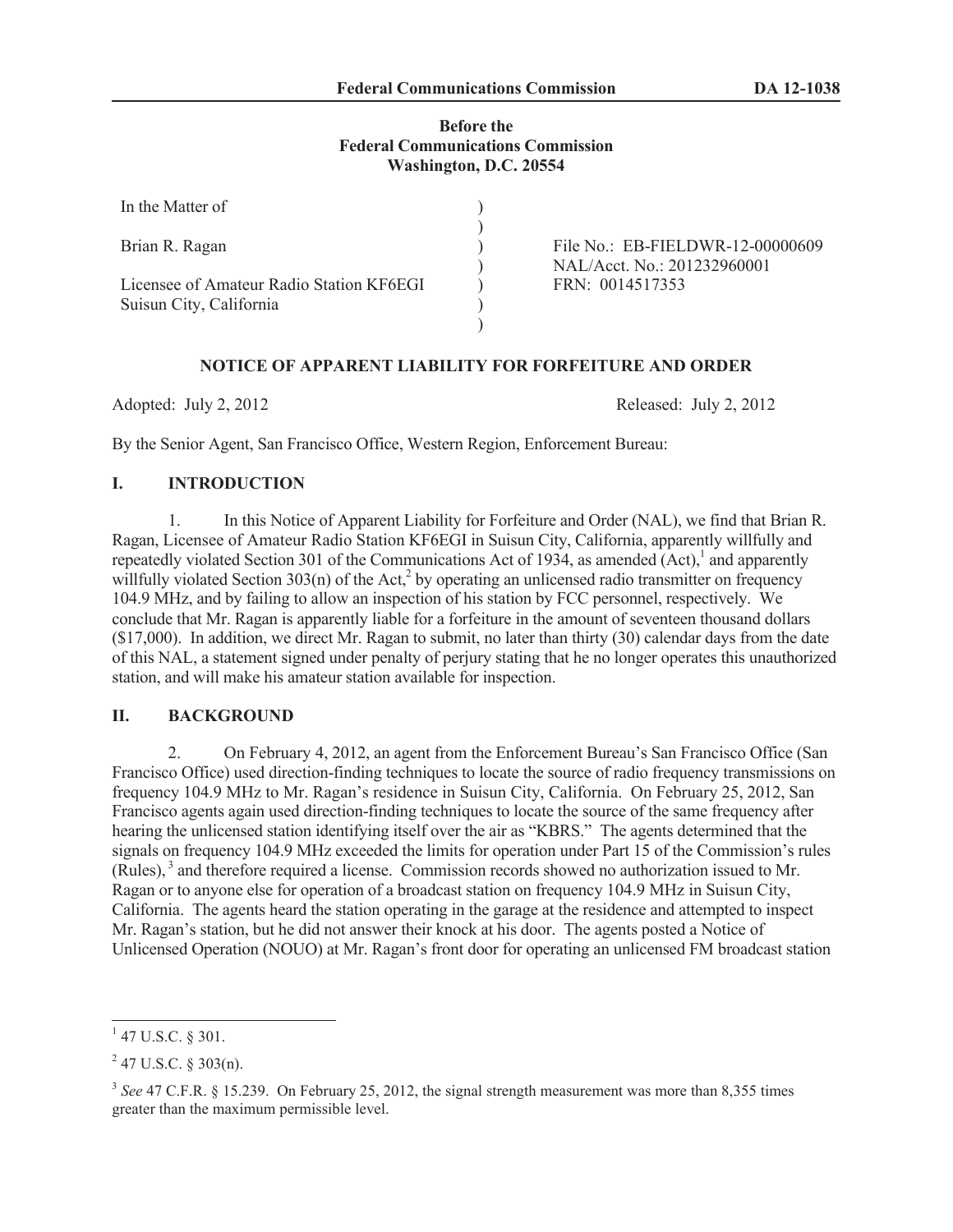on the frequency 104.9 MHz in Suisun City, California. <sup>4</sup> Before the agents left the area of Mr. Ragan's residence, the operation ceased.

3. On February 27, 2012, Mr. Ragan contacted the San Francisco Office and spoke to an agent concerning the NOUO that was posted at his door. During his conversation with the agent, Mr. Ragan admitted to operating the broadcast station on frequency 104.9 MHz for six months. Mr. Ragan also stated that he was present at the time when the agents were knocking at his door, but was afraid to answer the door because he heard the agents say that they were with the FCC.

## **III. DISCUSSION**

4. Section 503(b) of the Act provides that any person who willfully or repeatedly fails to comply substantially with the terms and conditions of any license, or willfully or repeatedly fails to comply with any of the provisions of the Act or of any rule, regulation, or order issued by the Commission thereunder, shall be liable for a forfeiture penalty.<sup>5</sup> Section  $312(f)(1)$  of the Act defines "willful" as the "conscious and deliberate commission or omission of [any] act, irrespective of any intent to violate" the law.<sup>6</sup> The legislative history to Section  $312(f)(1)$  of the Act clarifies that this definition of willful applies to both Sections 312 and 503(b) of the Act,<sup>7</sup> and the Commission has so interpreted the term in the Section 503(b) context.<sup>8</sup> The Commission may also assess a forfeiture for violations that are merely repeated, and not willful.<sup>9</sup> The term "repeated" means the commission or omission of such act more than once or for more than one day.<sup>10</sup>

# **A. Operation without Commission Authorization**

5. Section 301 of the Act states that no person shall use or operate any apparatus for the transmission of energy or communications or signals by radio within the United States, except under and in accordance with the Act and with a license granted under the provisions of the Act.<sup>11</sup> On February 4 and

 $547$  U.S.C. § 503(b).

 $6$  47 U.S.C. § 312(f)(1).

 $^7$  H.R. Rep. No. 97-765, 97<sup>th</sup> Cong. 2d Sess. 51 (1982) ("This provision [inserted in Section 312] defines the terms 'willful' and 'repeated' for purposes of section 312, and for any other relevant section of the act (e.g., Section 503) . . . . As defined[,] . . . 'willful' means that the licensee knew that he was doing the act in question, regardless of whether there was an intent to violate the law. 'Repeated' means more than once, or where the act is continuous, for more than one day. Whether an act is considered to be 'continuous' would depend upon the circumstances in each case. The definitions are intended primarily to clarify the language in Sections 312 and 503, and are consistent with the Commission's application of those terms . . . .").

8 *See, e.g., Application for Review of Southern California Broadcasting Co.*, Memorandum Opinion and Order, 6 FCC Rcd 4387, 4388 (1991), *recons. denied,* 7 FCC Rcd 3454 (1992).

9 *See, e.g., Callais Cablevision, Inc.*, Notice of Apparent Liability for Monetary Forfeiture, 16 FCC Rcd 1359, 1362, para. 10 (2001) (*Callais Cablevision, Inc.*) (proposing a forfeiture for, *inter alia*, a cable television operator's repeated signal leakage).

<sup>10</sup> Section 312(f)(2) of the Act, 47 U.S.C. § 312(f)(2), which also applies to violations for which forfeitures are assessed under Section 503(b) of the Act, provides that "[t]he term 'repeated', when used with reference to the commission or omission of any act, means the commission or omission of such act more than once or, if such commission or omission is continuous, for more than one day." *See Callais Cablevision, Inc.*, 16 FCC Rcd at 1362.

<sup>11</sup> 47 U.S.C. § 301.

<sup>4</sup> *Brian Ragan*, On-Scene Notice of Unlicensed Operation (Enf. Bur. San Francisco Office Feb. 25, 2012) (on file in EB-FIELDWR-12-00000609).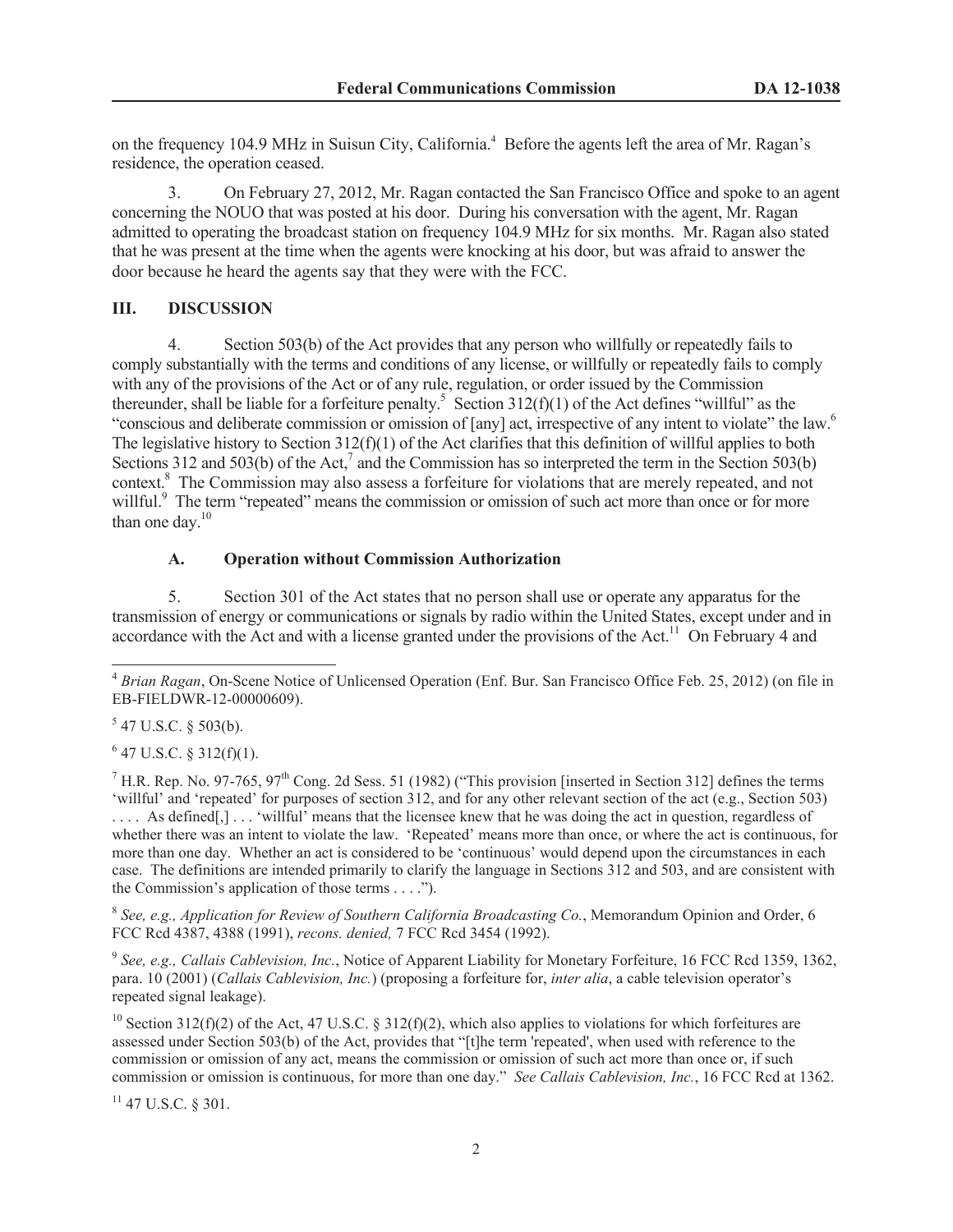February 25, 2012, Mr. Ragan operated an unlicensed radio station on frequency 104.9 MHz from his residence. Mr. Ragan admitted to operating the unlicensed radio station to a San Francisco agent and acknowledged that the operation had been ongoing for six months. A review of the Commission's records revealed that Mr. Ragan did not have a license to operate a radio station on frequency 104.9 MHz at that location. Because Mr. Ragan, by his own admission, consciously operated the station and did so on more than one day, the apparent violations of the Act were both willful and repeated. Based on the evidence before us, we find that Mr. Ragan apparently willfully and repeatedly violated Section 301 of the Act by operating radio transmission equipment on frequency 104.9 MHz without the required Commission authorization.

#### **B. Licensee Failure to Comply With a Lawful Request for Inspection of Station**

6. Section 303(n) of the Act states that agents of the FCC have authority to inspect all radio installations associated with stations required to be licensed or authorized by the Act.<sup>12</sup> On February 25, 2012, Mr. Ragan refused to make his radio station available to a Commission agent for inspection. On February 27, 2012, Mr. Ragan acknowledged to a San Francisco agent that he was aware that the FCC was requesting an inspection, but chose not to respond to the request. Mr. Ragan possesses an FCC amateur radio license (KF6EGI), a Technician Class, and has been licensed by the FCC since 2006. Mr. Ragan, as a licensed amateur radio operator for at least six years, should be aware that any radio equipment at his station must be made available for inspection at any time when requested by the  $FCC$ ,<sup>13</sup> and also should be aware of the proper operation of his amateur station in accordance with the Rules.<sup>14</sup> Because Mr. Ragan consciously failed to make his radio station available to a Commission agent for inspection, we find the apparent violation willful. Based on the evidence before us, we find that, on February 25, 2012, Mr. Ragan apparently willfully violated Section 303(n) of the Act by failing to allow an inspection of his radio station and equipment.

# **C. Proposed Forfeiture Amount and Reporting Requirement**

7. Pursuant to the Commission's *Forfeiture Policy Statement* and Section 1.80 of the Rules, the base forfeiture amount for operation without an instrument of authorization is \$10,000, and the base forfeiture amount for failure to permit inspection is \$7,000.<sup>15</sup> In assessing the monetary forfeiture amount, we must also take into account the statutory factors set forth in Section  $503(b)(2)(E)$  of the Act, which include the nature, circumstances, extent, and gravity of the violations, and with respect to the violator, the degree of culpability, any history of prior offenses, ability to pay, and other such matters as justice may require.<sup>16</sup> Applying the *Forfeiture Policy Statement*, Section 1.80 of the Rules, and the statutory factors to the instant case, we conclude that Mr. Ragan is apparently liable for a forfeiture in the amount of seventeen thousand dollars (\$17,000).

8. We further order Mr. Ragan to submit a written statement, pursuant to Section 1.16 of the Rules, signed under penalty of perjury by Mr. Ragan, stating that he is in full compliance with Section 301and is no longer engaged in the unauthorized operation on frequency 104.9 MHz or any other frequency

 $16$  47 U.S.C. § 503(b)(2)(E).

 $12$  47 U.S.C. § 303(n).

<sup>13</sup> *See* 47 C.F.R. § 97.103(c).

<sup>14</sup> *See* 47 C.F.R. § 97.103(a).

<sup>15</sup> *The Commission's Forfeiture Policy Statement and Amendment of Section 1.80 of the Rules to Incorporate the Forfeiture Guidelines*, Report and Order, 12 FCC Rcd 17087 (1997) (*Forfeiture Policy Statement*), *recons. denied*, 15 FCC Rcd 303 (1999); 47 C.F.R. § 1.80.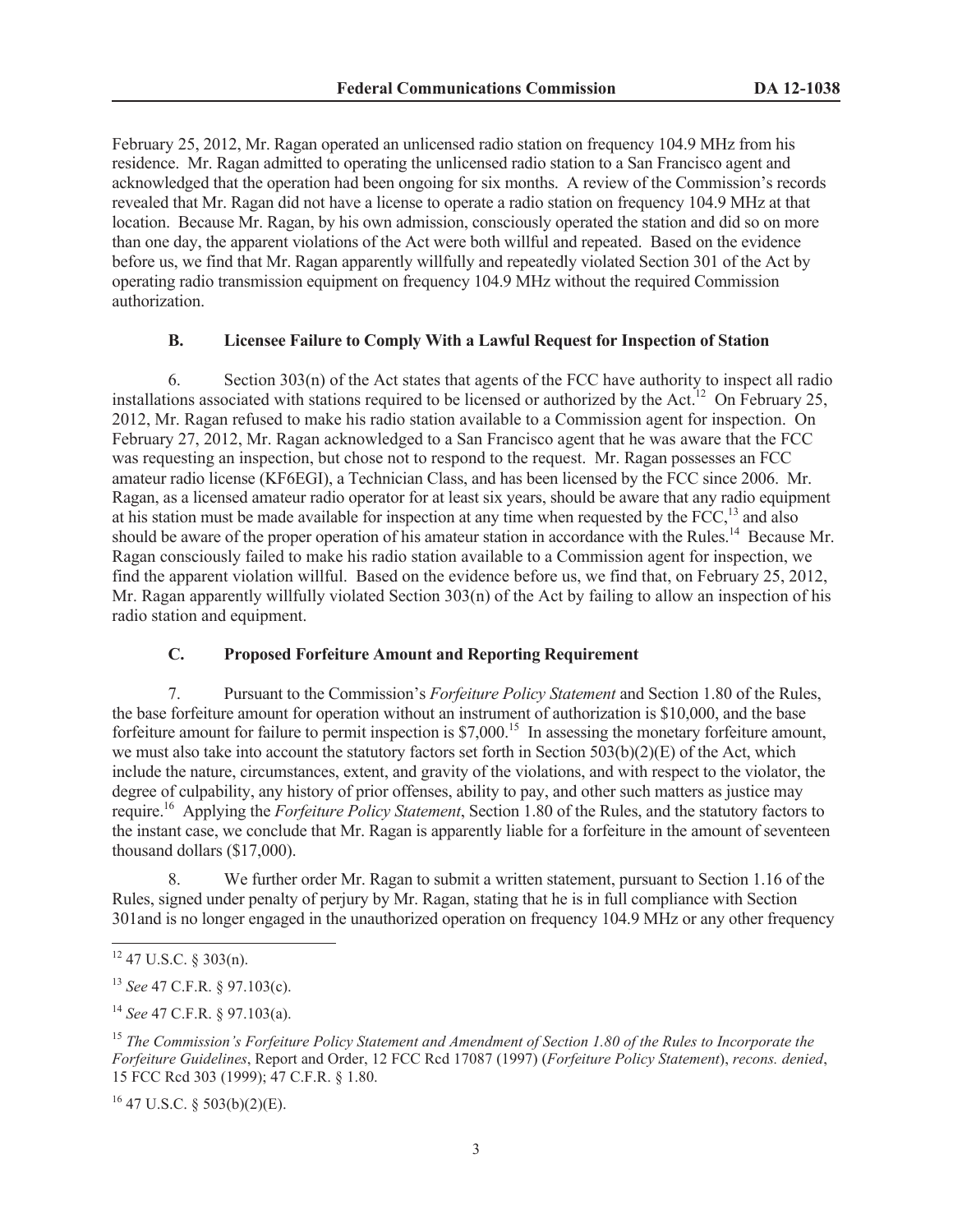for which he has no license, and will make his authorized amateur station available for inspection as required by the Rules. This statement must be provided to the San Francisco Office at the address listed in paragraph 11, below, within thirty (30) calendar days of the release date of this Notice of Apparent Liability for Forfeiture and Order.

# **IV. ORDERING CLAUSES**

9. Accordingly, **IT IS ORDERED** that, pursuant to Section 503(b) of the Communications Act of 1934, as amended, and Sections 0.111, 0.204, 0.311, 0.314, and 1.80 of the Commission's rules, Brian R. Ragan is hereby **NOTIFIED** of this **APPARENT LIABILITY FOR A FORFEITURE** in the amount of seventeen thousand dollars (\$17,000) for violations of Sections 301 and 303(n) of the Act.<sup>17</sup>

10. **IT IS FURTHER ORDERED** that, pursuant to Section 1.80 of the Commission's rules, within thirty (30) calendar days of the release date of this Notice of Apparent Liability for Forfeiture, Brian R. Ragan **SHALL PAY** the full amount of the proposed forfeiture or **SHALL FILE** a written statement seeking reduction or cancellation of the proposed forfeiture.

11. **IT IS FURTHER ORDERED** that Brian R. Ragan **SHALL SUBMIT** a written statement, as described in paragraph 8, above, within thirty (30) calendar days of the release date of this Notice of Apparent Liability for Forfeiture and Order. The statement must be mailed to Federal Communications Commission, Enforcement Bureau, Western Region, San Francisco Office, 5653 Stoneridge Dr., Suite 105, Pleasanton, CA, 94588. Mr. Ragan shall also e-mail the written statement to WR-Response@fcc.gov.

12. Payment of the forfeiture must be made by check or similar instrument, wire transfer, or credit card, and must include the NAL/Account number and FRN referenced above. Brian R. Ragan shall send electronic notification of payment to WR-Response@fcc.gov. Regardless of the form of payment, a completed FCC Form 159 (Remittance Advice) must be submitted.<sup>18</sup> When completing the FCC Form 159, enter the Account Number in block number 23A (call sign/other ID) and enter the letters "FORF" in block number 24A (payment type code). Below are additional instructions you should follow based on the form of payment you select:

- Payment by check or money order must be made payable to the order of the Federal Communications Commission. Such payments (along with the completed Form 159) must be mailed to Federal Communications Commission, P.O. Box 979088, St. Louis, MO 63197- 9000, or sent via overnight mail to U.S. Bank – Government Lockbox #979088, SL-MO-C2- GL, 1005 Convention Plaza, St. Louis, MO 63101.
- Payment by wire transfer must be made to ABA Number 021030004, receiving bank TREAS/NYC, and Account Number 27000001. To complete the wire transfer and ensure appropriate crediting of the wired funds, a completed Form 159 must be faxed to U.S. Bank at (314) 418-4232 on the same business day the wire transfer is initiated.
- Payment by credit card must be made by providing the required credit card information on FCC Form 159 and signing and dating the Form 159 to authorize the credit card payment. The completed Form 159 must then be mailed to Federal Communications Commission, P.O. Box 979088, St. Louis, MO 63197-9000, or sent via overnight mail to U.S. Bank –

<sup>17</sup> 47 U.S.C. §§ 503(b), 301, and 303(n); 47 C.F.R. §§ 0.111, 0.204, 0.311, 0.314, 1.80

<sup>&</sup>lt;sup>18</sup> An FCC Form 159 and detailed instructions for completing the form may be obtained at http://www.fcc.gov/Forms/Form159/159.pdf.